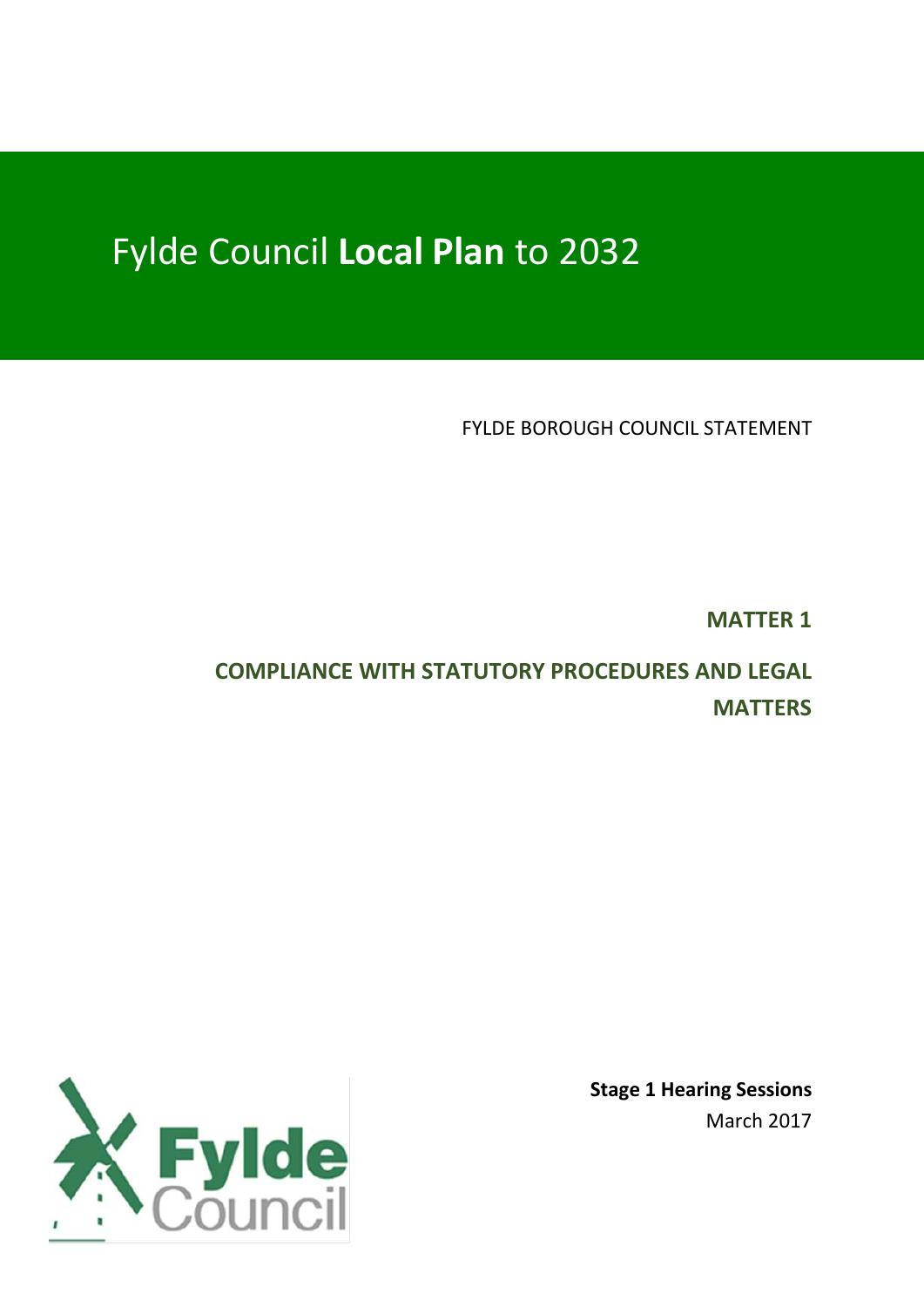# Content

| <b>Matter 1</b>                                                                                                                                               |                                                                                                                                                                                                                                                                                                                                          | <b>Compliance with statutory procedures and legal matters</b>                                                                                                                                              | Page |  |  |
|---------------------------------------------------------------------------------------------------------------------------------------------------------------|------------------------------------------------------------------------------------------------------------------------------------------------------------------------------------------------------------------------------------------------------------------------------------------------------------------------------------------|------------------------------------------------------------------------------------------------------------------------------------------------------------------------------------------------------------|------|--|--|
| Issue $1$ – Has the Council met the statutory duty to cooperate as set out under Sections 20(5)c<br>and 33A of the Planning and Compulsory Purchase Act 2004? |                                                                                                                                                                                                                                                                                                                                          |                                                                                                                                                                                                            |      |  |  |
| 1.                                                                                                                                                            |                                                                                                                                                                                                                                                                                                                                          | What are the relevant strategic matters in relation to this duty?                                                                                                                                          |      |  |  |
| 2.                                                                                                                                                            | Has the Council maximised the effectiveness of plan-making<br>activities by engaging constructively, actively and on an on-going<br>basis with the prescribed bodies, in the preparation of the Plan in<br>the context of these relevant strategic matters? In particular:<br>What has been the nature of any cooperation and have<br>a. |                                                                                                                                                                                                            |      |  |  |
|                                                                                                                                                               |                                                                                                                                                                                                                                                                                                                                          | any mechanisms or formal agreements been<br>established? Is the Memorandum of Understanding by<br>authorities within the Fylde Coast Housing Market Area<br>(HMA) up to date and effective in this regard? |      |  |  |
|                                                                                                                                                               | b.                                                                                                                                                                                                                                                                                                                                       | Has the Council tried to resolve any issues through<br>cooperation and what have been the outcomes?                                                                                                        |      |  |  |
|                                                                                                                                                               | c.                                                                                                                                                                                                                                                                                                                                       | Is there robust evidence to support the cooperation<br>activities that have taken place?                                                                                                                   |      |  |  |
| 3.                                                                                                                                                            | In light of Wyre Borough Council's statement that they will be<br>unable to meet their own objectively assessed housing need<br>$(OAN)$ :                                                                                                                                                                                                |                                                                                                                                                                                                            |      |  |  |
|                                                                                                                                                               | a.                                                                                                                                                                                                                                                                                                                                       | What has been the nature of any cooperation in this<br>regard?                                                                                                                                             |      |  |  |
|                                                                                                                                                               | b.                                                                                                                                                                                                                                                                                                                                       | Has cooperation led to an agreed mechanism for the<br>delivery of unmet housing needs within the HMA?                                                                                                      |      |  |  |
|                                                                                                                                                               | c.                                                                                                                                                                                                                                                                                                                                       | In what way has this influenced the Plan?                                                                                                                                                                  |      |  |  |
|                                                                                                                                                               | d.                                                                                                                                                                                                                                                                                                                                       | Is there an obligation for Fylde Council to ensure that<br>the objectively assessed need for the HMA as a whole is<br>met?                                                                                 |      |  |  |
|                                                                                                                                                               | e.                                                                                                                                                                                                                                                                                                                                       | Should the Plan include a commitment to help meet any<br>unmet housing needs or to review the Plan?                                                                                                        |      |  |  |

*Issue 2 – Has the Plan been positively prepared in accordance with other legal and procedural requirements?*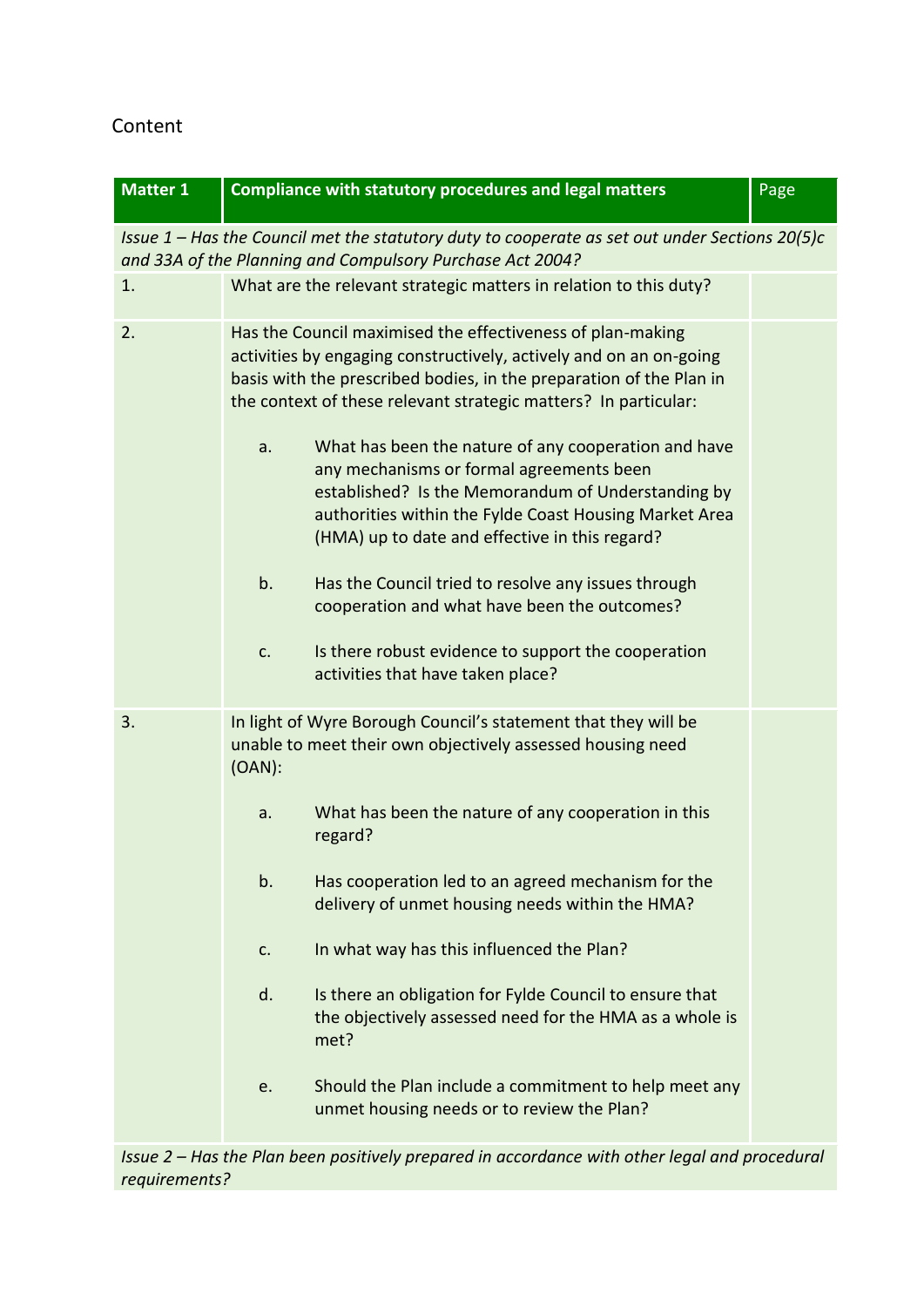| 4.  | Has the Plan been prepared in accordance with the Local<br>Development Scheme, including in terms of timing and content?                                                                                                        |  |  |  |
|-----|---------------------------------------------------------------------------------------------------------------------------------------------------------------------------------------------------------------------------------|--|--|--|
| 5.  | Has consultation been carried out in accordance with the<br>Statement of Community Involvement and the relevant<br>Regulations?                                                                                                 |  |  |  |
| 6.  | Is the plan period of 2011 to 2032 justified? Is the plan period set<br>out with sufficient clarity in the Plan?                                                                                                                |  |  |  |
| 7.  | Does the sustainability appraisal (SA) adequately assess the<br>environmental, social and economic effects of the Plan? In<br>particular:                                                                                       |  |  |  |
|     | Has the SA followed the correct processes in terms of<br>a.<br>consultation and content?                                                                                                                                        |  |  |  |
|     | b.<br>Does the SA adequately consider the likely significant<br>effects of reasonable alternatives where these exist,<br>including in respect of the scale of housing and<br>employment provision and the balance between them? |  |  |  |
|     | Have any unreasonable alternatives been noted and if<br>c.<br>so have reasons been given as to why these have not<br>been selected?                                                                                             |  |  |  |
|     | d.<br>Does the SA adequately assess the likely significant<br>effects of policies and proposals?                                                                                                                                |  |  |  |
|     | Is it clear how the SA has influenced the Plan? Is there<br>e.<br>anything in the SA which indicates that changes should<br>be made to the Plan?                                                                                |  |  |  |
| 8.  | Has the requirement for appropriate assessment under the<br>Habitats Regulation Assessment (HRA) been met? Is it clear how<br>the HRA screening report has influenced the Plan?                                                 |  |  |  |
| 9.  | Has the Plan been prepared in accordance with the relevant<br>legislation and regulations?                                                                                                                                      |  |  |  |
| 10. | Are there are any significant departures from national policy in the<br>Plan? If so, have these been justified?                                                                                                                 |  |  |  |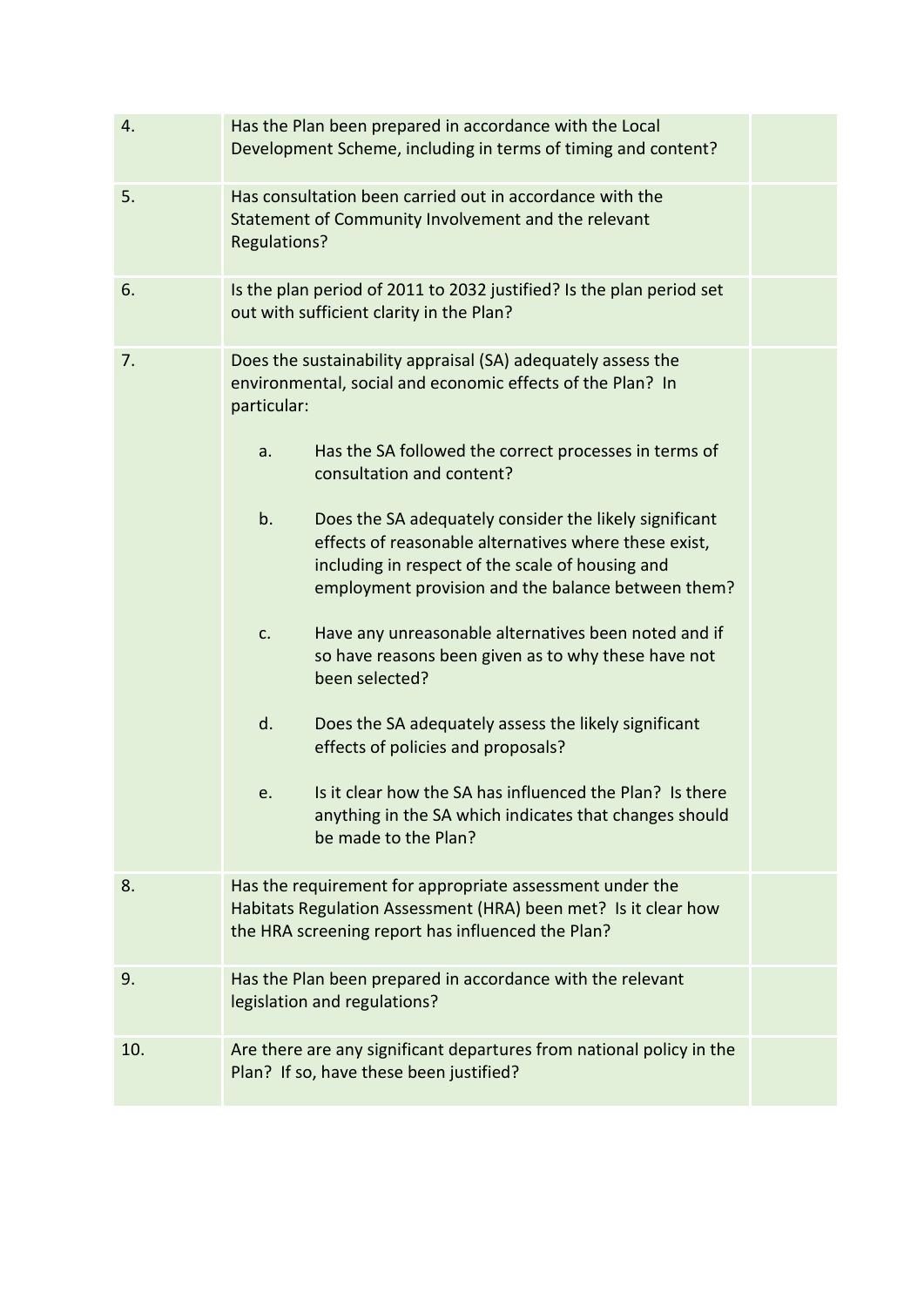#### **Matter 1 –Compliance with statutory procedures and legal matters**

#### *Issue 1 – Has the Council met the statutory duty to cooperate as set out under Sections 20(5)c and 33A of the Planning and Compulsory Purchase Act 2004?*

#### **Yes, the Council has.**

#### **1. What are the relevant strategic matters in relation to this duty?**

1.1 The strategic matters are set out in the Statement of Compliance – Duty to Co-Operate (SD007), Table A. They are:

- Housing delivery: to meet identified needs in the context of the wider sub-regional housing market and to establish a more balanced and wider choice in the housing market area;
- Employment land delivery: to meet identified employment land need in the context of the Fylde Coast sub-regional market area to strengthen, promote and enhance the economy;
- Commuting patterns: Fylde forms part of the Fylde Coast Travel to Work Area, which shows that there is a close correlation between work and housing in the sub-region.
- Provision for Gypsies and Travellers: to meet the identified needs of Gypsies and Travellers in the wider sub-regional context.

 Retail provision and Fylde Coast sub-regional hierarchy of centres: to establish the role of town centres within the Fylde Coast and their position in the retail hierarchy and future retail growth; and to recognise the role and importance of Preston City Centre (in the neighbouring subregion of Central Lancashire) in providing for the retail needs of residents of Fylde. Fylde has three town centres; two District Centres and five local centres.

 Transport: Regional connectivity is important to Fylde due to both the advanced engineering and manufacturing economy and tourism. Therefore, there is a need to manage the impact of new development on the strategic and local transport network.

 Water-related infrastructure is a key cross boundary issue which directly affects the delivery of built development across the Fylde Coast and Central Lancashire. The main issues relate to surface water drainage; the capacity of the existing wastewater treatment network and the need to ensure that proposals for new development have no adverse effect on bathing water quality along the Fylde Coast, including the Ribble Estuary, the Wyre Estuary and the Irish Sea.

 Health, security, community and cultural infrastructure: new development as proposed in the Fylde Local Plan will have implications for a range of health, education, community and cultural providers.

 Natural Environment – managing impacts on habitats and/or landscape character designations.

**2. Has the Council maximised the effectiveness of plan-making activities by engaging constructively, actively and on an on-going basis with the prescribed bodies, in the preparation of the Plan in the context of these relevant strategic matters? In particular:**

> **a. What has been the nature of any cooperation and have any mechanisms or formal agreements been established? Is the Memorandum of Understanding by authorities within the Fylde Coast Housing Market Area (HMA) up to date and effective in this regard?**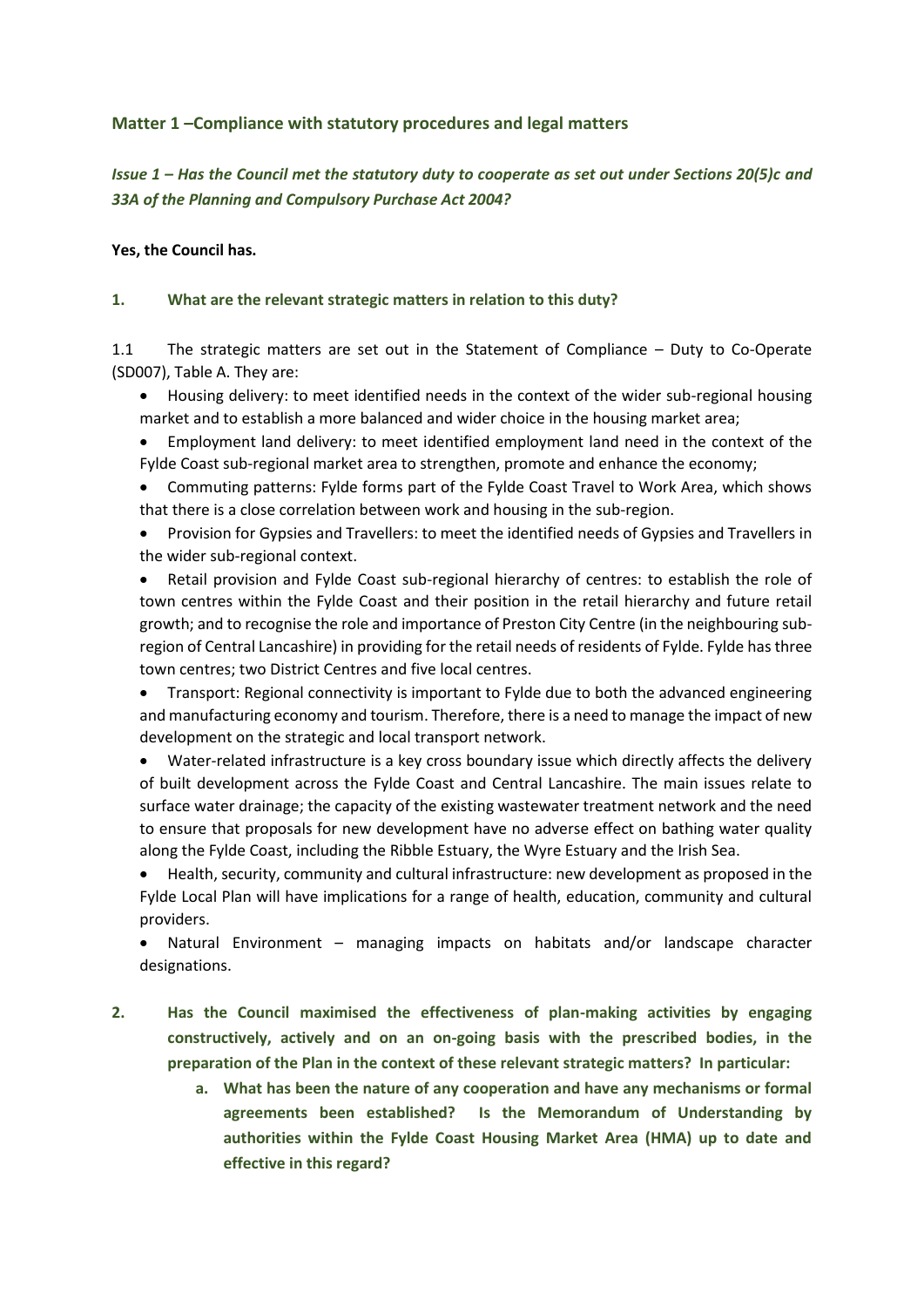2a.1 The Statement of Compliance – Duty to Co-Operate (SD007) sets out, in particular in Table A (pages 14-20), how the Council has engaged with bodies during the plan preparation process.

2a.2 The Duty to Co-Operate Memorandum of Understanding (Appendix 2 to SD007) was developed to formalise on-going dialogue that takes place between the four Fylde Coast authorities (Fylde, Blackpool, Wyre and Lancashire County Council), highlighting the strategic issues and statements of intent as to how the authorities work together in relation to those issues. The DtC MoU established the Member and Officer Advisory Steering Group to oversee work under the Duty to Co-Operate. The MoU explains how the authorities have decided not to have joint approaches to planmaking, in favour of the development of separate Local Plans, albeit closely aligned.

2a.3 The Member and Officer Advisory Steering Group meetings are held as and when required, to provide guidance on particular areas of contention. DtC officers meetings are held approximately every quarter. They provide a context within which the issues facing each authority in their planmaking process can be discussed openly, experience shared, and potential areas for joint working can be explored. The hosting of these meetings is rotated between the four authorities.

2a.4 The Council considers that the Memorandum of Understanding remains fit for purpose in enabling ongoing co-operation. In addition, no request for amendments to it have been received from Wyre, or from Blackpool.

2a.5 The Blackpool Airport Enterprise Zone Memorandum of Understanding (ED048) provided the formal means to allow the setting up and operation of the Blackpool Airport Enterprise Zone, avoiding the need to form a formal partnership or joint venture. The parties are The Secretary of State for Communities and Local Government, Blackpool Borough Council, Fylde Borough Council and Lancashire Local Enterprise Partnership. Monthly Project Board meetings are held in which Fylde Council participates.

2a.6 In addition, Fylde Council, Wyre Council and Blackpool Council have established a jointlyowned and operated Economic Development Company with quarterly board meetings being held. An important role of the Economic Development Company is to jointly manage the Enterprise Zones throughout the sub-region, including one located wholly in Wyre at Hillhouse.

2a.7 Meetings are also held with Preston City Council: these have particularly involved cooperation on the subject of the Preston Western Distributor Road. Co-operation has also been undertaken with other bodies. The Fylde Education Liaison Group has been an effective forum for cooperation with the Local Education Authority; regular meetings are held involving the School Planning Team from Lancashire County Council and members and officers from Fylde Council. Co-operation is maintained with Natural England through regular correspondence and conference calls when required. Regular contact is maintained with Highways England, Lancashire County Council as highway authority, the Environment Agency, the Marine Management Organisation, the Clinical Commissioning Group and all other bodies referred to within the Statement of Compliance, in line with statutory requirements.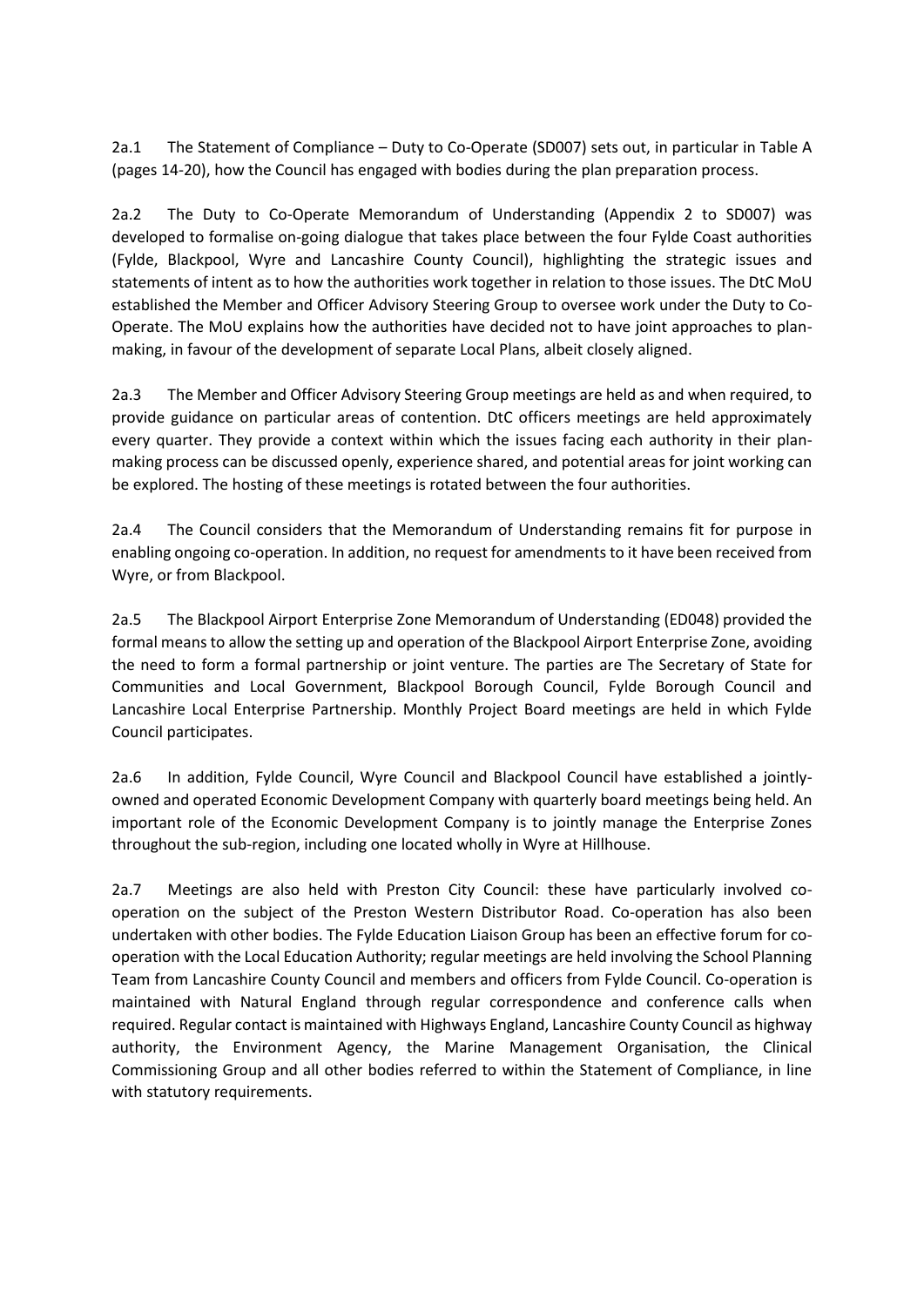2a.8 The measures described above have enabled the Council to engage constructively with other local authorities and relevant stakeholders with a view to maximising the effectiveness of drafting and making the Local Plan.

# **b. Has the Council tried to resolve any issues through cooperation and what have been the outcomes?**

2b.1 The Council has recognised, during the preparation of the Blackpool Core Strategy, that the tightly-drawn boundaries around Blackpool meant that it was unable to provide its full complement of employment land within the borough boundaries. Evidence was provided to support this in the form of the Blackpool Employment Land Study. The Council agreed to provide 14 ha of employment land to meet Blackpool's unmet need. The Inspector's report into the examination of the Blackpool Core Strategy confirmed in paragraph 65 that there was a 13.7 ha shortfall in supply, and that Fylde Council had agreed to provide 14 ha in a letter dated 8<sup>th</sup> December 2014. This helped ensure the soundness of Blackpool's Core Strategy and underlines Fylde's constructive approach to cooperation with other local authorities where justified, appropriate and based on sound evidence.

2b.2 The opportunity to establish the Blackpool Airport Enterprise Zone was pursued through cooperation, by means of agreement of the Memorandum of Understanding, which provided the framework which allowed the Enterprise Zone designation to be delivered. Co-operation remains ongoing on this issue.

2b.3 The Lancashire Advanced Engineering and Manufacturing Enterprise Zone is co-located at Warton and at Samlesbury in Ribble Valley/South Ribble. The Council has worked together with Lancashire County Council and BAE Systems to produce a Local Development Order for phase 1 of the Enterprise Zone, in order to ensure development of the EZ in line with its masterplan.

2b.4 In order to provide robust evidence on needs for Gypsy and Traveller accommodation, the Fylde Coast Gypsy and Traveller Accommodation Assessment (2014) (ED020) was produced for Fylde, Blackpool and Wyre jointly, working under the Duty to Co-Operate. A subsequent update to this was also produced (EL1.002), again jointly under the Duty to Co-Operate. The resulting evidence is being put forward in support of the approach of the plan in relation to Matter 2, Issue 3, Question 19.

2b.5 Co-operation with infrastructure providers and statutory agencies was used to develop the Infrastructure Delivery Plan that accompanies the Local Plan. This enabled the Council to have a clear understanding of the infrastructure that would be required in support of the plan, and any issues that would arise in relation to its delivery. The result is the IDP (SD003)

2b.6 Co-operation with the other Fylde Coast authorities in relation to housing resulted in the decision to produce joint evidence in the form of the SHMA. This helped all three authorities gain an understanding of the housing market area and housing needs, essential evidence for the authorities' respective plans.

2b.7 The issue of bathing water quality is being addressed through the Fylde Peninsula Water Management Partnership. This involves 2 monthly meetings with members and officers of Fylde, Blackpool and Wyre Councils, together with Lancashire County Council as lead authority, United Utilities, Love My Beach and the Environment Agency. The group has produced an action plan to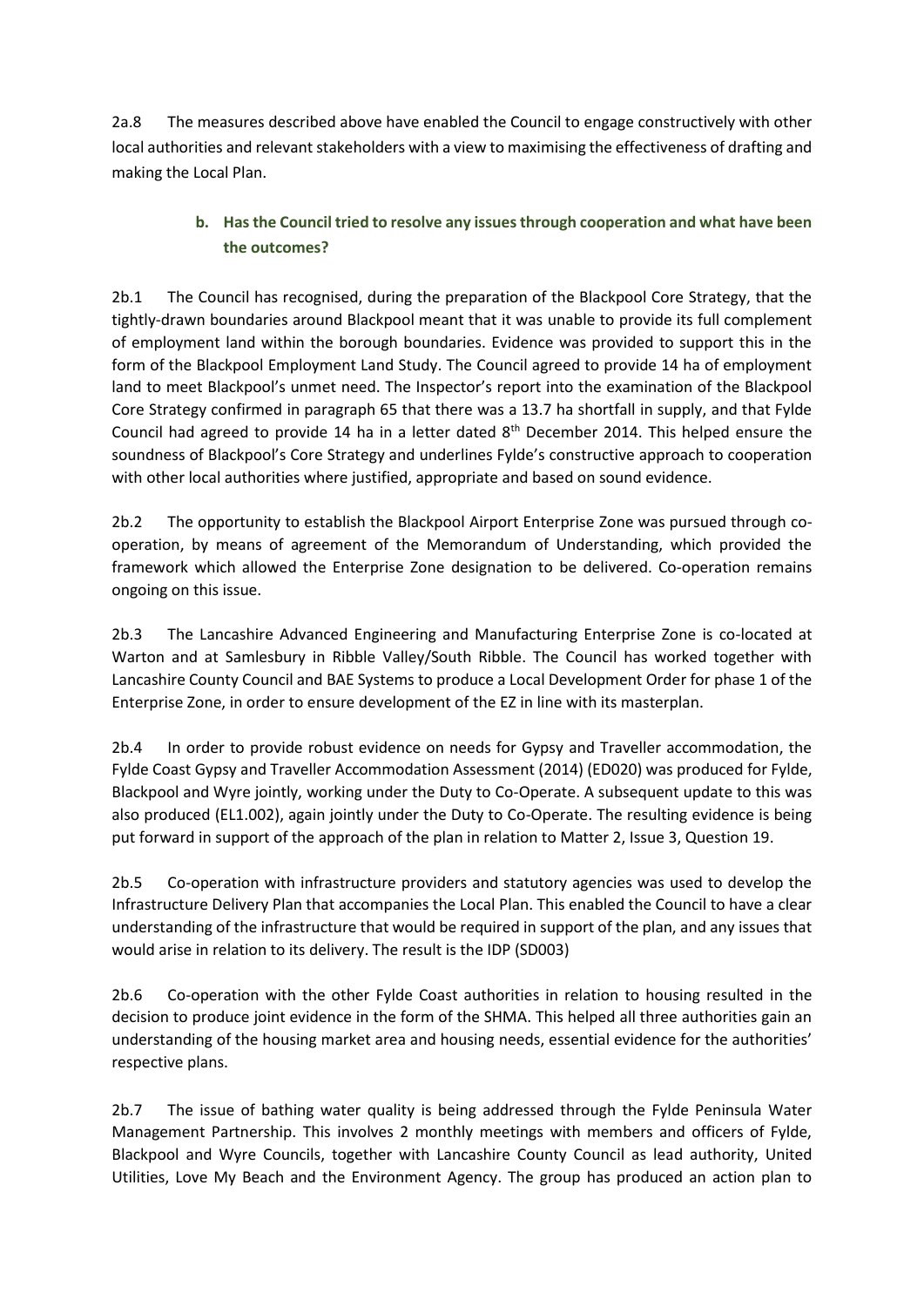improve bathing waters across the Fylde Peninsula; the partners have successfully implemented a number of the targets, and a new action plan is being drawn up.

#### **c. Is there robust evidence to support the cooperation activities that have taken place?**

2c.1 The Statement of Compliance – Duty to Co-Operate (SD007) provides evidence of the cooperation that has taken place.

2c.2 Evidence of the joint working that has been undertaken is available in the form of the finished documents that have resulted. These include the Fylde Coast Gypsy and Traveller Accommodation Assessment (2014) (ED020) and the subsequent update to this (EL1.002), the Infrastructure Delivery Plan (SD003), the LDO for the EZ at Warton (ED033a), the Fylde Coast Retail Study (ED040), the SHMA (ED021) and others detailed in the Statement of Compliance.

**3. In light of Wyre Borough Council's statement that they will be unable to meet their own objectively assessed housing need (OAN):**

#### **a. What has been the nature of any cooperation in this regard?**

3a.1 The relevant forums have been the Fylde Coast Authorities and Lancashire County Council Duty to Co-Operate Officers' meetings and the Fylde Coast Authorities and Lancashire County Council Joint Members and Officers Advisory Steering Group meetings. There have also been exchanges of correspondence by letter.

3a.2 The issues have been discussed at Duty to Co-Operate officers' meetings. Initial mention of concerns by Wyre regarding their ability to accommodate their OAN for housing was recorded in the minutes of the DtC Officers' meeting of 5th July 2015, where the minutes state: "*Wyre constrained by flood risk and highways. In the urban area there are limited sites. Also undertaking a green belt review (not strategic). Meeting the housing requirement will be a challenge. NPL consultants are looking at job growth and housing requirement. In some sectors there is uncertainty about job growth. Further work to be completed by Turleys on Addendum 2. RP requested of Turleys a single figure as Turley have for Fylde."*

3a.3 However, at the same time, Wyre were consulting on an Issues and Options document, which indicated a housing figure of between 340 and 485 dwellings per annum. The housing requirement was therefore far from being determined at that stage, and conclusions as to whether the requirement would be met could therefore not possibly be drawn at that time.

3a.4 The draft Fylde Local Plan (Revised Preferred Option)) was issued for consultation between 15<sup>th</sup> October 2015 and 3<sup>rd</sup> December 2015. The representation letter from Wyre Council, dated 30<sup>th</sup> November 2015, in response to the consultation on the RPO Local Plan stated "*Wyre Borough Council has considered the Revised Preferred Option and is, in general, supportive of the emerging Fylde Local Plan. Wyre Borough Council notes the proposed development strategy set out in policies S1 and DLF1. The strategy as a whole is not likely to have significant implications for Wyre Borough*." There then followed concerns that the level of development in the northern rural parts of the borough (closest to Wyre) would have impacts on the A585 and the wider highway network, and on health infrastructure. At no stage in the response was there any suggestion of a request to assist in the provision of housing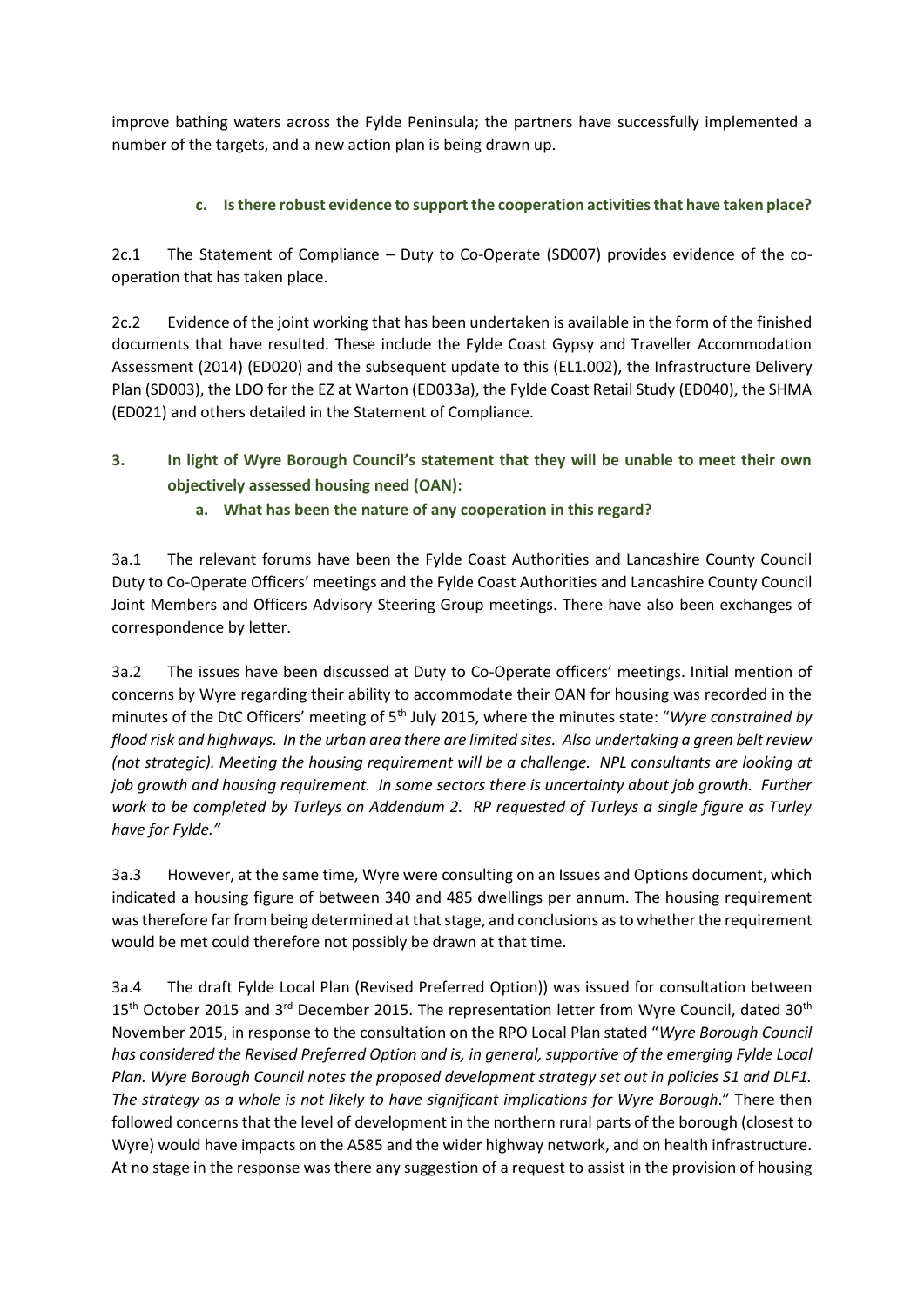land to meet Wyre's needs. The representation is attached as Appendix 1 to this document. These generally supportive comments were provided notwithstanding Wyre's indication in the July DtC meeting that "meeting the housing requirement will be a challenge". In the absence of any formal request from Wyre for Fylde to assist with meeting the former's housing need, Fylde progressed with its Local Plan.

3a.5 At the Duty to Co-Operate Officers meeting of 5th April 2016, Wyre Council informed the other Fylde Coast authorities that its OAN was now set at 479, that it would not be able to meet it, principally due to the constraints of highways capacity and flood risk, and that neighbouring councils would be asked for assistance. Wyre also announced that they would be seeking support from Fylde for the provision of a new road, partly within Fylde, in order to deliver a strategic site within Wyre, to the south-east of Poulton-le-Fylde.

3a.6 Following on, a letter was received from Wyre's Chief Executive dated 4th May 2016 (this was reproduced in Wyre's representation, pages 1671 – 1673 of SD013d), in which the request for assistance was formally made. The letter of 4<sup>th</sup> May 2016 referred to evidence being brought forward in support of Wyre's request. The constraints that would cause the shortfall include highways, flood risk and green belt. However, no evidence was brought forward to accompany the request, nor had any such evidence been produced previously. The letter also requested the support of Fylde Council for the new road mentioned previously at the DtC meeting.

3a.7 The request came at an advanced stage in the preparation of the plan. The plan was scheduled for presentation to members of the Development Management Committee for approval on 15<sup>th</sup> June 2016; the internal deadline for the report was  $2^{nd}$  June 2016. This would be followed by a period for the preparation of the Sustainability Appraisal, Habitats Regulations Assessment, Viability Assessment, Rural Proofing Assessment and Health Impact Assessment. Allowing also for printing, this would allow for publication on the 11<sup>th</sup> August. Following receipt of the initial letter from Wyre, it was considered that, given the unquantified and largely unsubstantiated nature of the request and absence of supporting evidence, preparation for publication and submission should continue. This approach was confirmed by advice given to the Council by DCLG.

3a.8 The Council replied to Wyre's letter of 4th May 2016 on 18th May 2016 (pages 1675 – 1677 of SD013d), stressing the common challenges in respect of highways infrastructure, querying the objectively assessed need figure employed, highlighting the constraint of pink-footed geese in Fylde, and offering qualified potential support for the new road south-east of Poulton-le-Fylde. Wyre in turn responded, reiterating their position, and noting that they also are faced with the constraint of pinkfooted geese.

3a.9 The Member and Officer Advisory Steering Group met on 22<sup>nd</sup> June to further consider the issues surrounding the request. In advance of the meeting, Wyre provided a summary document, a Draft Housing Technical Paper, providing the background for the basis for their choice of OAN, and a document with the title Draft Wyre Local Plan Highways Implications, produced by Lancashire County Council, which assessed the ability of the existing highway network to deal with additional vehicle movements arising from potential development. The Draft Housing Technical Paper did not indicate a specific number for the housing shortfall in Wyre, leaving this to be specified later.

3a.10 No further evidence had been provided prior to the Officers' Duty to Co-Operate meeting on 14<sup>th</sup> November 2016, although in the meantime Wyre had submitted their representation to the Fylde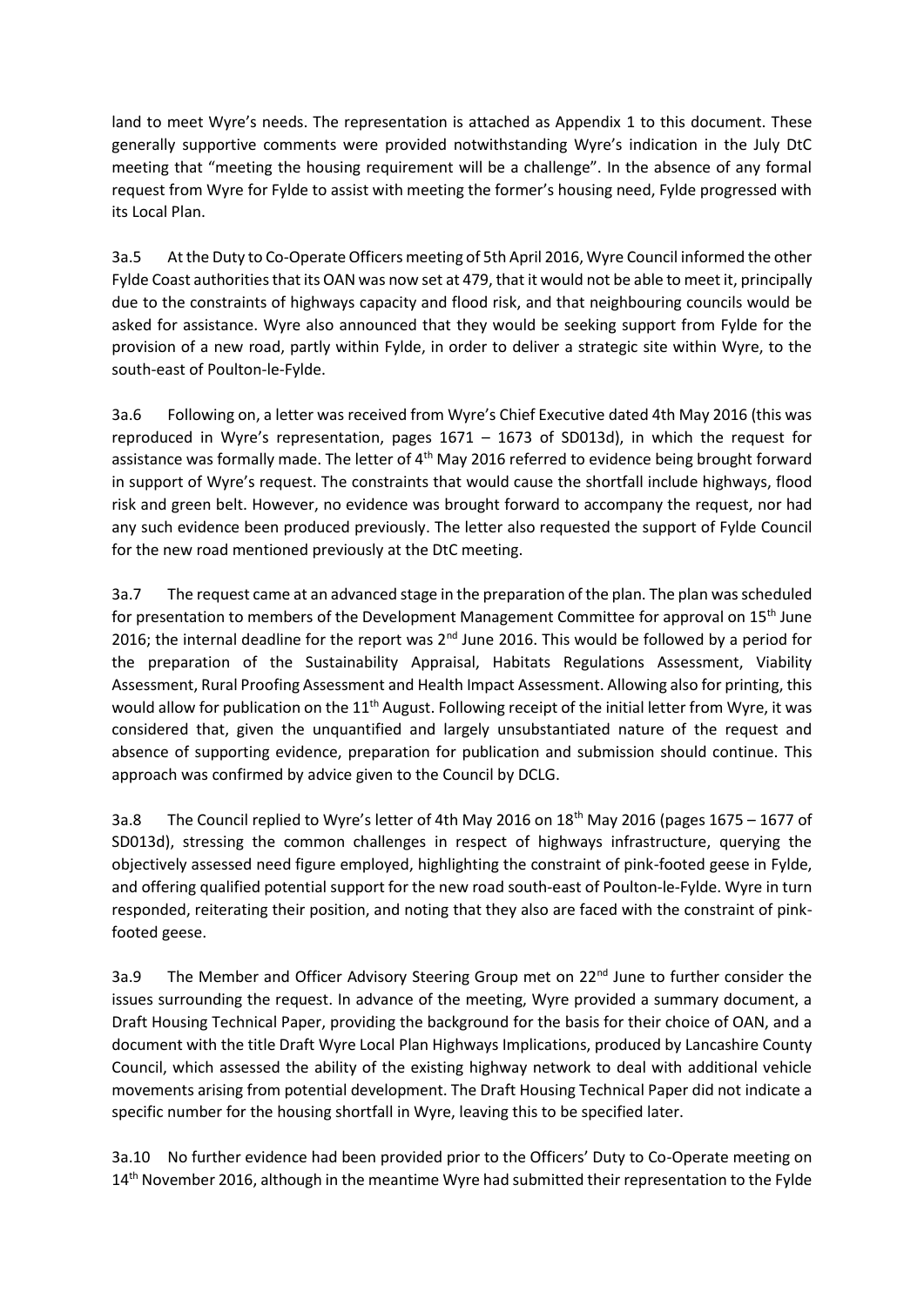Local Plan, objecting. At the November meeting, Wyre reported that there was a delay to their Local Plan due to the need to finalise highway evidence; a conference was to take place with the barrister regarding queries and concerns over the robustness of the highway evidence prepared by LCC. Other work was stalled until the final scale and distribution of housing could be established. It was intended to discuss the highways evidence with the adjoining authorities. The shortfall was approximately one third of the requirement, pending the specific highways study for Poulton and final highways evidence. Capacity in Over Wyre was unclear, with the potential for 2000 dwellings. Wyre stated the intention to prepare statements of common ground either individually or collectively with neighbouring authorities. There was agreement at the meeting for Wyre to arrange a separate meeting for the presentation of evidence.

3a.11 On barrister's advice, Fylde Council wrote to Wyre on 23<sup>rd</sup> January 2017 (Appendix 2), seeking to clarify the nature of any evidence that was to be brought forward, in order that it would demonstrate the said shortfall in advance of any strategy having been published.

3a.12 At the Officers' DtC meeting of February 6<sup>th</sup> 2017, it was revealed that the highways evidence was still incomplete. Wyre Council had not received the letter of 23<sup>rd</sup> January in advance of the meeting and therefore could not comment on its contents. The letter was sent again, this time electronically, and was acknowledged. At the meeting, Wyre revealed that although the main highways work had been completed, it was being reviewed by LCC; additional work was being undertaken by Jacobs concerning Poulton-le-Fylde. Nonetheless, it was asserted that the shortfall would likely be 1500-2000 dwellings. Questions remained about a site in Thornton, where its viability was not confirmed. The large site to the SE of Poulton would depend on delivery of the road to serve it, and appeared to be in some doubt. Issues were now being raised by Natural England regarding pinkfooted geese.

3a.13 The incomplete position revealed at the  $6<sup>th</sup>$  February meeting is confirmed by the report made to Wyre Council's Overview and Scrutiny Committee on 6th February 2017. This notes that "*the consultants submitted a draft report in relation to Poulton-le-Fylde before Christmas, however there were serious concerns with the quality of the report and comments were sent to LCC accordingly … until the highways evidence is complete it is not possible to establish the scale and distribution of housing … As reported in September, although the evidence is not complete, a draft local plan was prepared".* This draft had not been shared with Fylde or Blackpool Councils. "*As the latest highways evidence has changed substantially, the draft local plan will need major revisions in particular with regards to the growth on the A6 corridor, Over Wyre, Thornton and Poulton-le-Fylde."* More detail follows on how the position had arisen: "*Further to the highways report received at the end of August, LCC submitted a further report at the end of October. The October report did not resolve the issues raised in respect of the August report and furthermore raised additional issues. At conference the barrister advised that the October report did not represent robust evidence"* In respect of the work concerning Poulton-le-Fylde: "*The main concern is that the report does not comply with the study brief, which required looking at the local highway network at Poulton and establishing what level of growth can be supported with deliverable mitigation."* A more useful brief might have been to assess how the level of growth in the chosen OAN could be planned for through deliverable infrastructure.

3a.14 Wyre were seeking to bring forward the next DtC Officers' meeting to a very early stage, initially to be within 2 weeks of the previous meeting, although in practice this has been impossible. However, this practical constraint had not been based on the availability of their highways evidence, which Wyre officers indicated would still not have been available.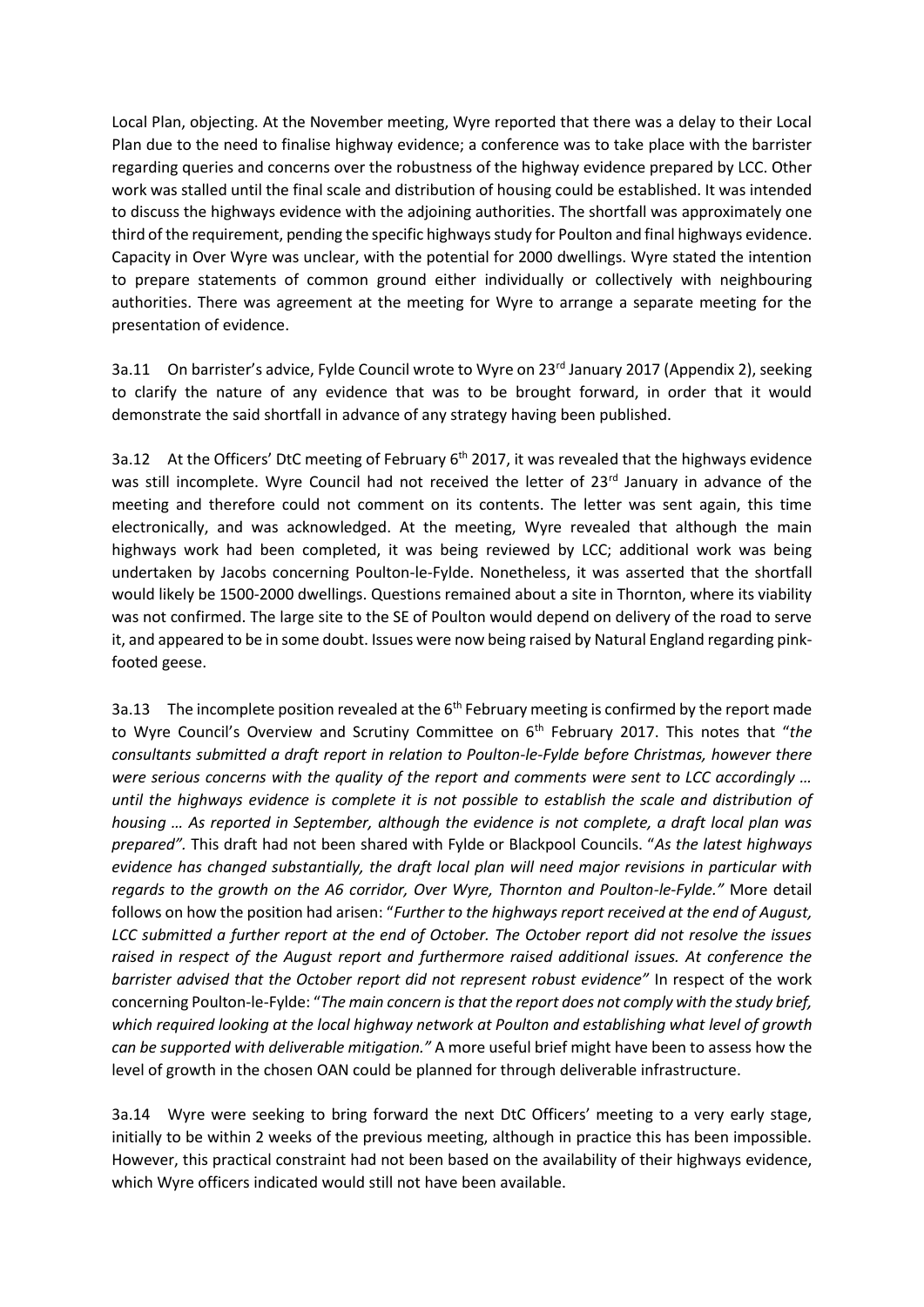3a.15 Wyre have since arranged a meeting to present their highways evidence, to take place on Wednesday 22<sup>nd</sup> March 2017. A reply from Wyre to the letter sent on 23<sup>rd</sup> January 2017 has been received, explaining that the highways evidence to be presented on 22<sup>nd</sup> March will be an updated version of that already produced for the Member and Officer DtC meeting in June 2016.

3a.16 The position remains that although the request for assistance has been made, it has not been quantified, and has not been based on any published strategy for Wyre to seek to meet its own needs. The objectively assessed need figure proposed by Wyre is at the top end of the range given within their evidence, even though Wyre state that they will be unable to provide the transport infrastructure to support their chosen economic growth aspiration on which this OAN is based. Evidence so far provided by Wyre for the lack of capacity for further development has been based on existing highways infrastructure, rather than consideration of what new infrastructure, either highways or sustainable transport, might be provided in order to support the delivery of the housing required. This is supported by Wyre's own Draft Wyre Local Plan Highways Implications document, which notes that: "*A comprehensive approach to transport improvements should extend to improvements to the existing network to increase its effectiveness, as well as increasing opportunities for travel by alternative modes to the private car. Based on these transport assessments, these improvements must also include new road space."* Fylde Council has indicated that, in principle, it will support transport infrastructure schemes that provide necessary infrastructure for Wyre's emerging plan. The Council awaits the information to be presented on 22<sup>nd</sup> March.

3a.17 Fylde Council has maintained co-operation with Wyre, throughout the period, in relation to their stated shortfall. However, it was considered that to abort the publication and submission of the Fylde Local Plan in order to meet Wyre's request would not be justified, as it was considered that the request to assist, without the production of evidence, was premature. Fylde Council remains committed to working with Wyre to resolve the issues, and a commitment to this effect is written into the submitted plan. In the face of this, the objection to the plan by Wyre on the grounds of DtC is wholly unwarranted.

#### **b. Has cooperation led to an agreed mechanism for the delivery of unmet housing needs within the HMA?**

3b.1 No specific mechanism is yet developed. However, Fylde Council has committed to continuing to work with neighbours, through the Duty to Co-Operate, to ensure the needs of the HMA are met. Blackpool Council have a specific commitment to this effect written into their adopted Core Strategy. The Memorandum of Understanding provides a framework for coming to agreement on a mechanism, if required.

3b.2 The need in Blackpool has been established through the local planning process. Blackpool's Core Strategy was adopted in January 2016; it plans for a requirement of 4200 new homes (net) over the plan period 2012 to 2027, equivalent to 280 dpa. The Fylde Local Plan would give 370dpa. The Fylde Coast SHMA (2014) (document no. ED021) gives a housing requirement range for the three Fylde Coast authorities of 890 – 1305 dwellings per annum (dpa). Although account must be taken of subsequent sub-national household projection updates of 2012 and 2014 on the SHMA totals, it will be possible for the HMA total to be met without Wyre adopting the maximum figure in their range.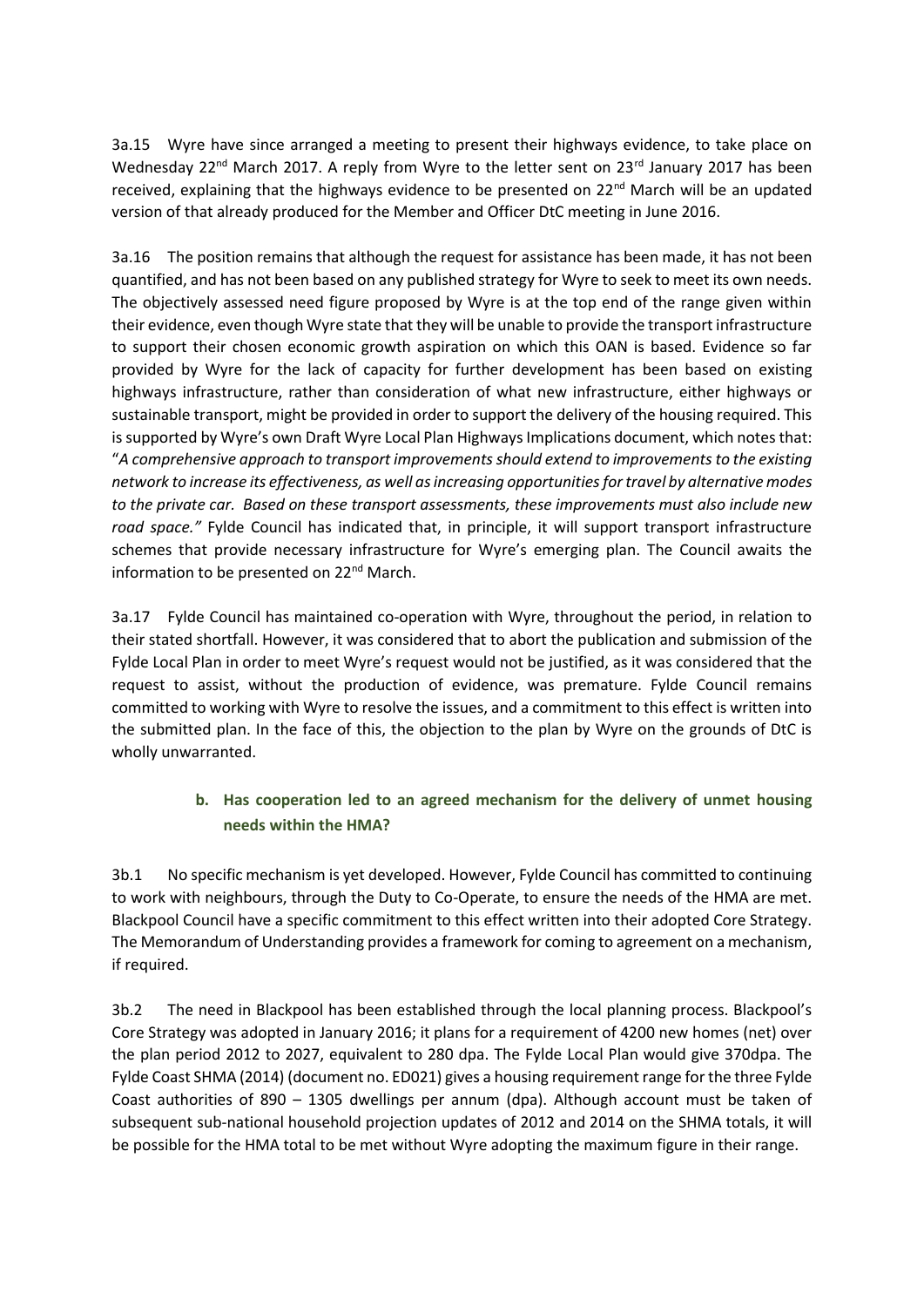#### **c. In what way has this influenced the Plan?**

3c.1 The Revised Preferred Option (RPO) Fylde Local Plan (October 2015) (EL3.003) was the draft version of the plan that, with the exception of limited amendments and updates, very closely resembles the Publication Plan as submitted for examination. As noted above, no objection was received from Wyre in the consultation, and therefore it was anticipated that no changes would be needed to the Publication version for submission. The Responses Report to the RPO (included on pages 519-842 of SD010, the particular item on page 526) was presented to members on Wednesday 9<sup>th</sup> March 2016 on this basis.

3c.2 However, following the Duty to Co-Operate Officers meeting of 5<sup>th</sup> April 2016, where Wyre announced its new position, and the subsequent letter from Wyre dated 4<sup>th</sup> May 2016, the plan was amended. The Publication Version Local Plan (the version submitted for examination) included text added to the earlier RPO version to reflect the new position of Wyre. Paragraphs 1.23 to 1.28 of the submitted plan set out the Council's position. The Fylde Local Plan should proceed, and any unmet need be considered later when its extent is known, and when evidence of the constraints is complete, in accordance with the approach dictated by the Secretary of State in his letter to the Planning Inspectorate of 21 July 2015, in which he placed great emphasis on getting plans in place.

#### **d. Is there an obligation for Fylde Council to ensure that the objectively assessed need for the HMA as a whole is met?**

3d.1 No. The Duty to Co-Operate requires that the Council must co-operate by engaging constructively, actively and on an ongoing basis with local planning authorities, county councils and other prescribed bodies. The Duty does not require the Council to plan for the needs arising in other council areas.

3d.2 Paragraph 47 of the Framework requires that LPAs should "use their evidence base to ensure that their local plan meets the full OAN for market and affordable housing in the housing market area". However, paragraph 153 states that each local planning authority should prepare a local plan for its area. Paragraph 157 states that Local Plans should plan positively for the development and infrastructure required in the area.

3d.3 For each authority to individually ensure that the OAN for the whole HMA is met would be impossible, where the HMA extends to three councils as it does for the Fylde Coast HMA. Even where the remainder of the HMA has already been planned for, the authority remaining cannot ensure the delivery of what has already been planned for. However, as required by paragraph 182, an authority should prepare a plan based on a strategy that seeks to meet the OAN and unmet requirements of neighbouring authorities where reasonable to do so and consistent with achieving sustainable development. Here, the OAN referred to will be for the single authority. In respect of the wider HMA, Blackpool has an adopted sound plan that provides for its need within its own boundaries; on adoption, the Fylde Local Plan will achieve the same. In the event that Wyre were to demonstrate that its plan would fall short, the Council will continue to work with Blackpool and Wyre, working under the Duty to Co-Operate, to ensure the overall housing needs of the housing market area are met in full, where consistent with the achievement of sustainable development.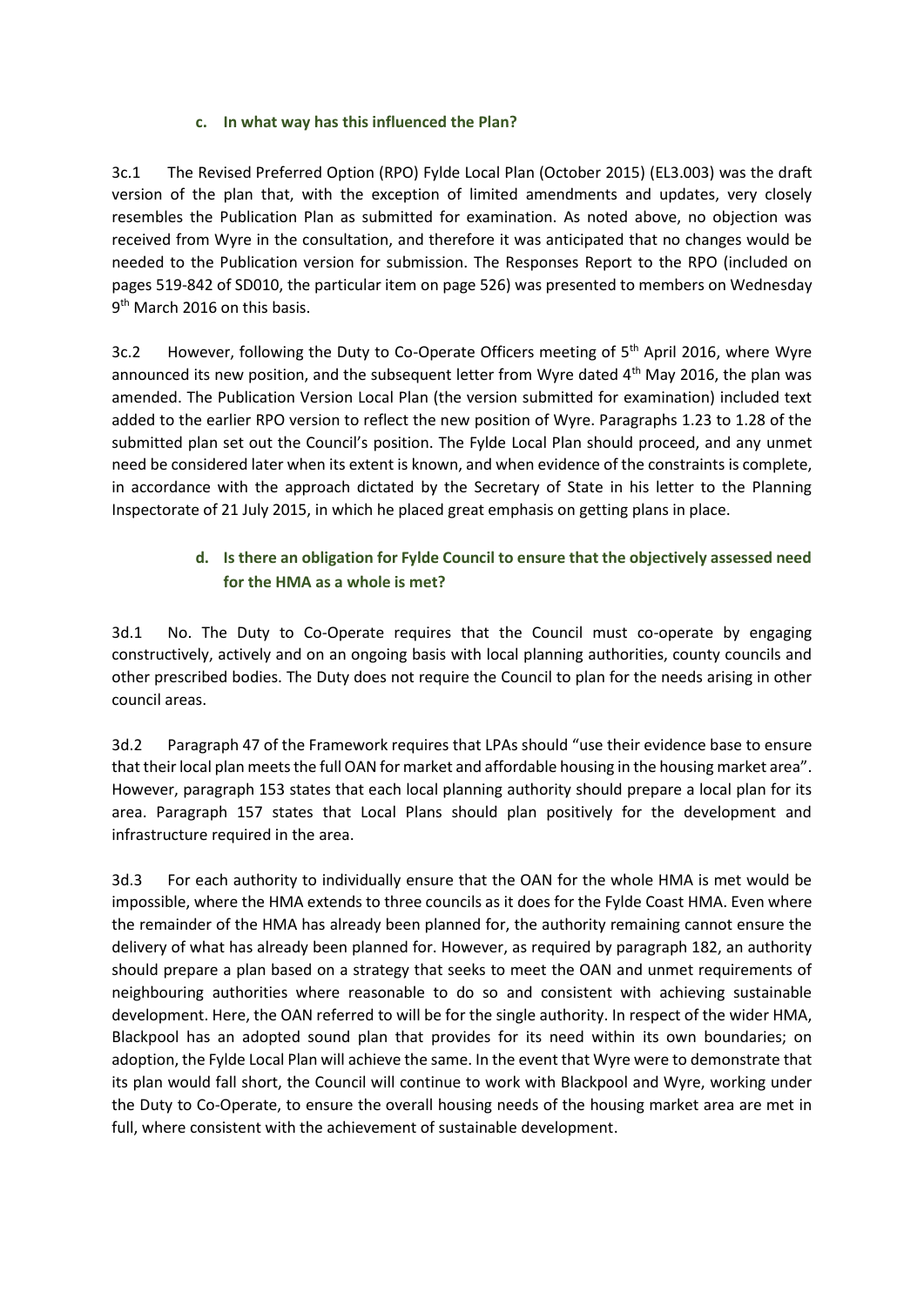#### **e. Should the Plan include a commitment to help meet any unmet housing needs or to review the Plan?**

3e.1 Fylde Council are aware of this important issue; however, at this stage the precise numbers of homes that will need to be delivered outside Wyre Council's administrative area has not been assessed, nor is it clear whether other authorities adjoining Wyre's administrative area will ultimately accommodate some of its unmet need (if any). It is crucial that Fylde's plan is not delayed: an up-todate local plan must be adopted as soon as possible. However, in accordance with the Duty to Co-Operate, Fylde Council is committed to continuing to work with Wyre and its other neighbours, once the evidence base relating to Wyre's constraints is complete, in order to address the issue.

# *Issue 2 – Has the Plan been positively prepared in accordance with other legal and procedural requirements?*

Yes, the Plan has been positively prepared in accordance with all legal and procedural requirements, as set out below.

#### **4. Has the Plan been prepared in accordance with the Local Development Scheme, including in terms of timing and content?**

4.1 Yes, the Plan was submitted with the latest version of the Local Development Scheme (LDS) (BD094), which was approved at Planning Committee (formally Development Management Committee) on 18 November 2015 and came into immediate effect. It sets out the timetable for the Fylde Council Development Plan preparation 2015 - 2018. The Local Plan submission was programmed for December 2016, and actual submission took place on 09 December 2016. The LDS sets out an expected adoption date of March 2017, although, having regard to the latest examination programme it is acknowledged that adoption will now take place later in the year.

4.2 In addition to the LDS, in order to keep interested parties up to date on the progress of the Plan, the Council has, in accordance with provisions set out in the Localism Act, published a timetable on the Planning Policy (Local Plan) pages of the Fylde Council website, which are updated on a regular basis, showing the latest position with respect to the Council's compliance with the LDS.

#### **5. Has consultation been carried out in accordance with the Statement of Community Involvement and the relevant Regulations?**

5.1 Yes, the Plan has been prepared in accordance with the Council's Statement of Community Involvement (SCI) (BD093), which was formally adopted by Council members in March 2016, following two rounds of consultation; and all other prevailing regulatory requirements. The SCI sets out how the local community will be involved in all stages of producing plans, from the early 'evidence gathering' stage, and throughout their production since, to ensure that the final documents are shaped by local people. The consultation process for the Plan has met with the all stages as set out in the SCI and also in accordance with legislation as set out in the Town and Country Planning (Local Planning) (England) Regulations 2012. Pages 6 – 9 of the submitted plan describe the consultations that have taken place. The Council considers it has exceeded the minimum standards set out in the regulations.

5.2 In addition to the above, the Council has prepared two Consultation Statements (SD010 and SD011), in accordance with Regulation 18 & 22 of the Town and Country Planning (Local Planning)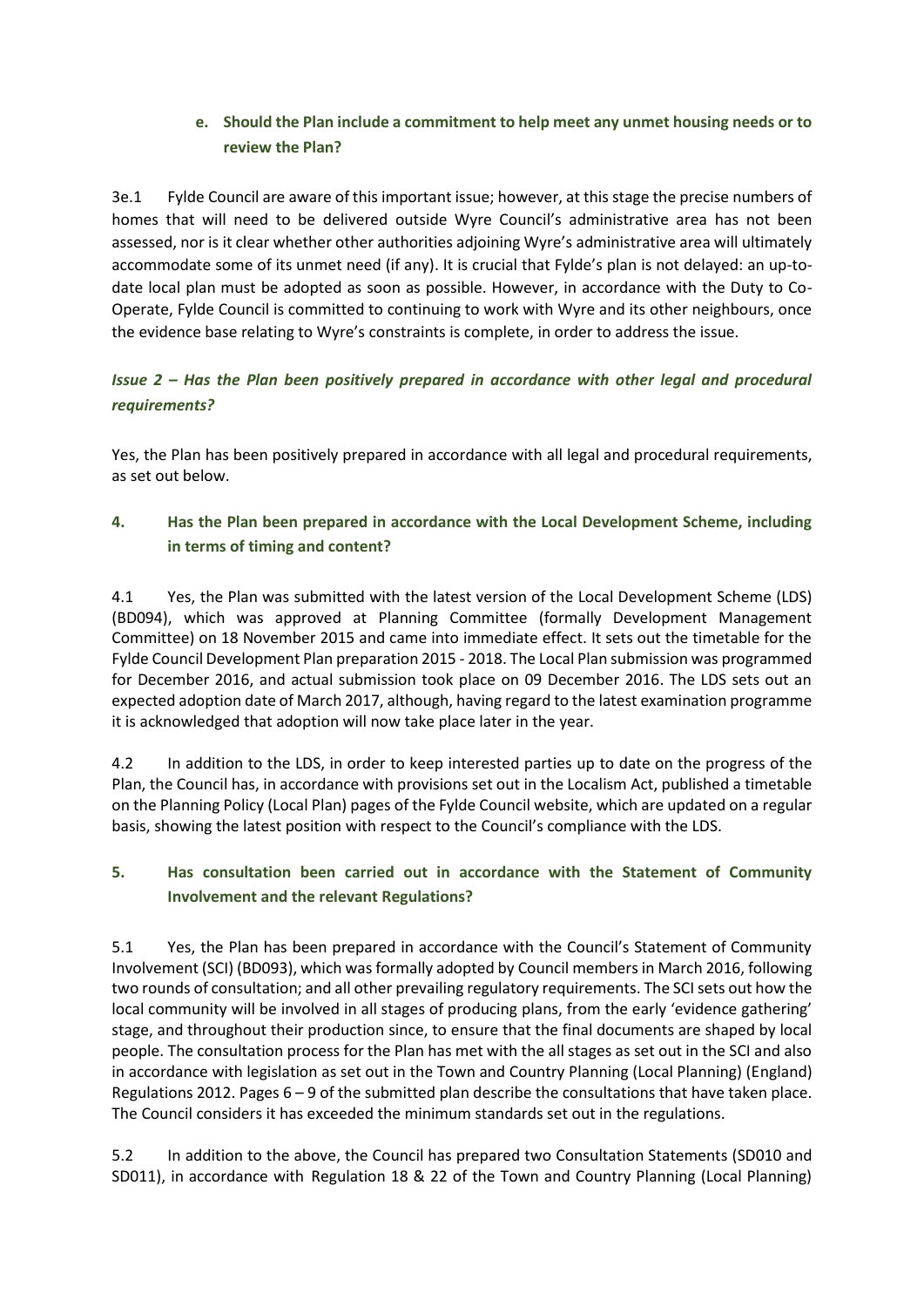(England) Regulations 2012, which provide further information in regards to the consultation undertaken to inform and shape the Plan, including extensive summaries of all the representations received, together with appropriate responses, made at all stages in the production of the Plan and modifications as appropriate.

#### **6. Is the plan period of 2011 to 2032 justified? Is the plan period set out with sufficient clarity in the Plan?**

6.1 The Council consider that the Plan period of 2011 to 2032 is justified. The Council first began its consultation process on the plan in February 2011 with a large and varied consultation exercise on the "Vision, Issues and Objectives". This was then followed up by a more formal consultation under Regulation 25 of the Town and Country Planning Regulation 2004, between May and July 2011, more information on this consultation is set out in the submitted Statement of Regulation 18 Consultation document (SD010 pages 8-10). The start date has therefore always remained 2011 with the end date changing through the various stages of the Plan formulation from 2030 and ultimately to 2032, as this would ensure there was a 15 year period from adoption, in conformity with paragraph 157 of the Framework, which requires Local Plans to be *"…drawn up over an appropriate time scale, preferably a 15-year time horizon…"*

6.2 The Infrastructure Delivery Plan (IDP) (SD003) has been developed by close co-operation with infrastructure providers and the level of proposed growth is not dependent on major infrastructure projects for delivery. There is no indication from statutory providers that the infrastructure that is required across the borough cannot be delivered within the plan period.

6.3 Chapter 1, pages 7 to 9 of the submitted Local Plan (SD001), sets out the various stages of Plan preparation, starting with Vision, Issues and Objectives in February 2011, right through to Publication Version in 2016. Each section gives an overall explanation of what was asked for and the consultation details undertaken in line with paragraph 155 of the Framework.

- **7. Does the sustainability appraisal (SA) adequately assess the environmental, social and economic effects of the Plan? In particular:**
	- **a. Has the SA followed the correct processes in terms of consultation and content?**

#### 7a.1 Yes

7a.2 A SA Scoping Report was produced in November 2010 (EL3.005, with appendices EL3.006 and EL3.007) to provide the framework within which the emerging plan would be assessed. This was subject to consultation in May 2011 in accordance with the statutory requirements of the SEA Regulations, and the results were integrated into the reports that followed. The Issues and Options document in 2012 (EL3.001) was subject to SA (EL3.008 and EL3.009), and the results informed the development of the Preferred Option version of the Plan (EL3.002) which followed. This was itself subject to SA (EL3.010) and the results informed the Revised Preferred Option of the plan. In advance of the RPO, an update of the SA Scoping Report was produced (EL3.012). The RPO (EL3.003)was subject to SA (EL3.013). At all stages, the SAs have been subject to formal public consultation, alongside the version of the plan to which each appertained. This is in accordance with the Government's published SA and SEA guidance and with the SEA Regulations. The SA has considered the environmental, social and economic effects of the plan through the SA Framework and the scope of the appraisal was agreed with the statutory bodies. The content of the SA Reports produced meets the requirements of the SEA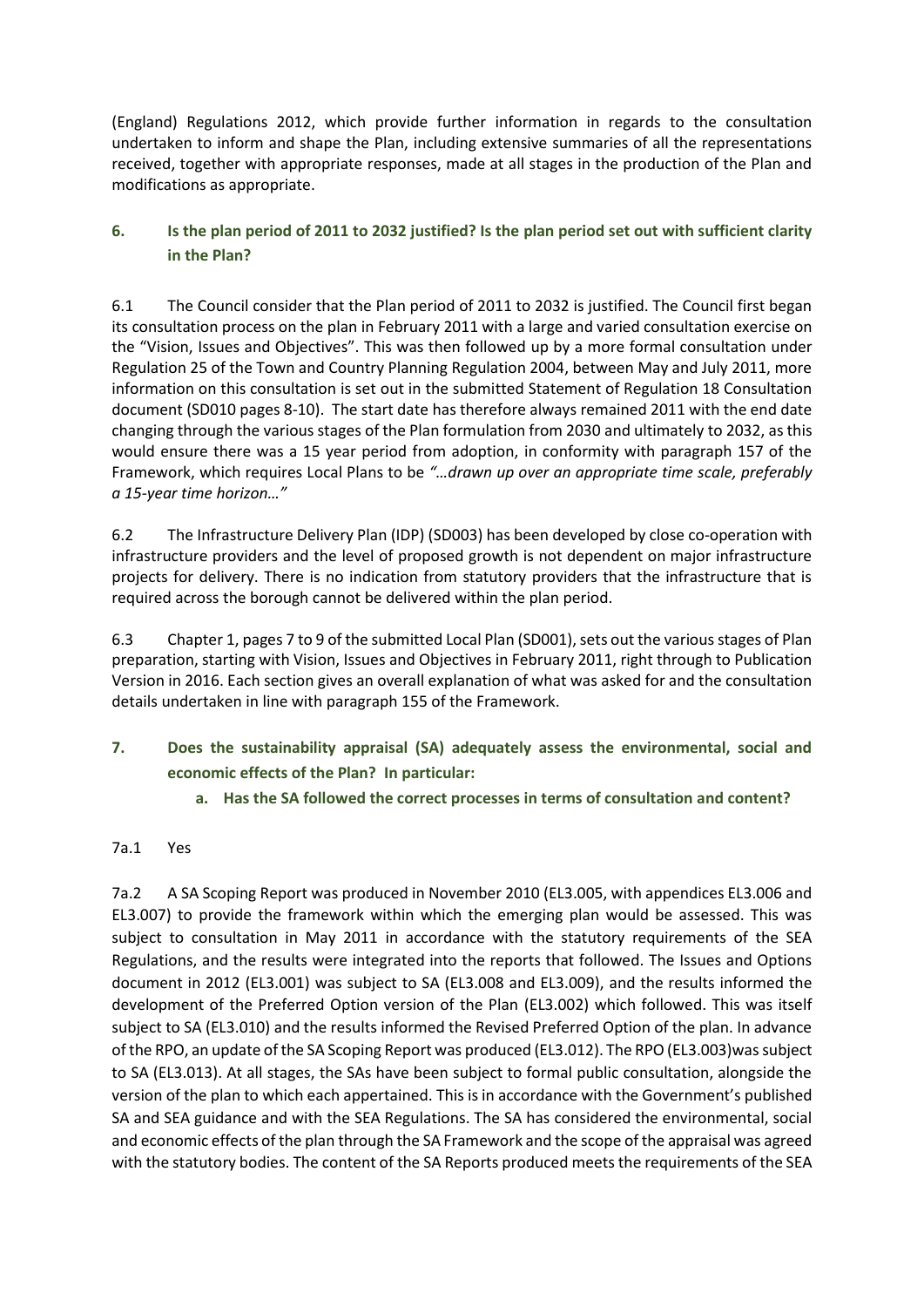Regulations for inclusions in an Environmental Report. Each of these requirements in terms of content and procedure is clearly signposted in the reports.

# **b. Does the SA adequately consider the likely significant effects of reasonable alternatives where these exist, including in respect of the scale of housing and employment provision and the balance between them?**

7b.1 Yes

7b.2 Appendix J of the SA (SD004c, pages 623-628 of the pdf) shows the effects of alternative sites using the same approach as the sites chosen (which are considered in Appendix I, SD004c, pages 603- 622).

7b.3 The scale of development at different locations was subject to SA within the SA of the Issues and Options document. The original summary is found within the SA to the Issues and Options stage (EL3.008) on pages 40 – 53 (pages 46-59 of the pdf). This is explained within pages 34-36 of the SA main report (SD004a, pages 42-44 of the pdf), and the detailed assessment matrices are provided in Appendix D of the SA (pages 152-170 of the pdf, of SD004c). Development in Lytham St. Annes provided sustainability benefits, but options involving slightly less development there would have advantages in avoiding adverse impacts on the European-designated sites; development in Warton and Kirkham/Wesham would perform well on sustainability; options for rural dispersal would have greater environmental impacts, but it was recommended that some rural development does occur where less sensitive sites exist, on a small scale and to a design that reflects local character. The spatial development framework that was developed from this was a hybrid option, the explanation for which is given in the SA to the Preferred Option (EL3.010, pages 52-55, pages 62-65 of the pdf), which goes on to provide SA of the option.

7b.4 The SA of the various previous stages of the plan makes no criticism of policies in relation to employment land, suggesting that alternative use for housing be considered on sustainability grounds. Equally, no suggestion is made in the SA of any stage that housing land should be considered for employment.

#### **c. Have any unreasonable alternatives been noted and if so have reasons been given as to why these have not been selected?**

7c.1 Yes. Appendix K of the SA (SD004c, pages 629-637) provides a recommendation in relation to each of the alternative sites considered in Appendix J, explaining why each site concerned was not chosen. This is supported by the SA scoring for each site concerned within Appendix J against each of 28 SA criteria.

# **d. Does the SA adequately assess the likely significant effects of policies and proposals?**

7d.1 Yes. The full appraisal of each policy against the strategic objectives is set out in Appendix H of the SA (SD004c, pages 428 – 602 of the pdf). Each policy is scored against each of the strategic objectives, with a commentary and recommendations. The results are set out in the main SA report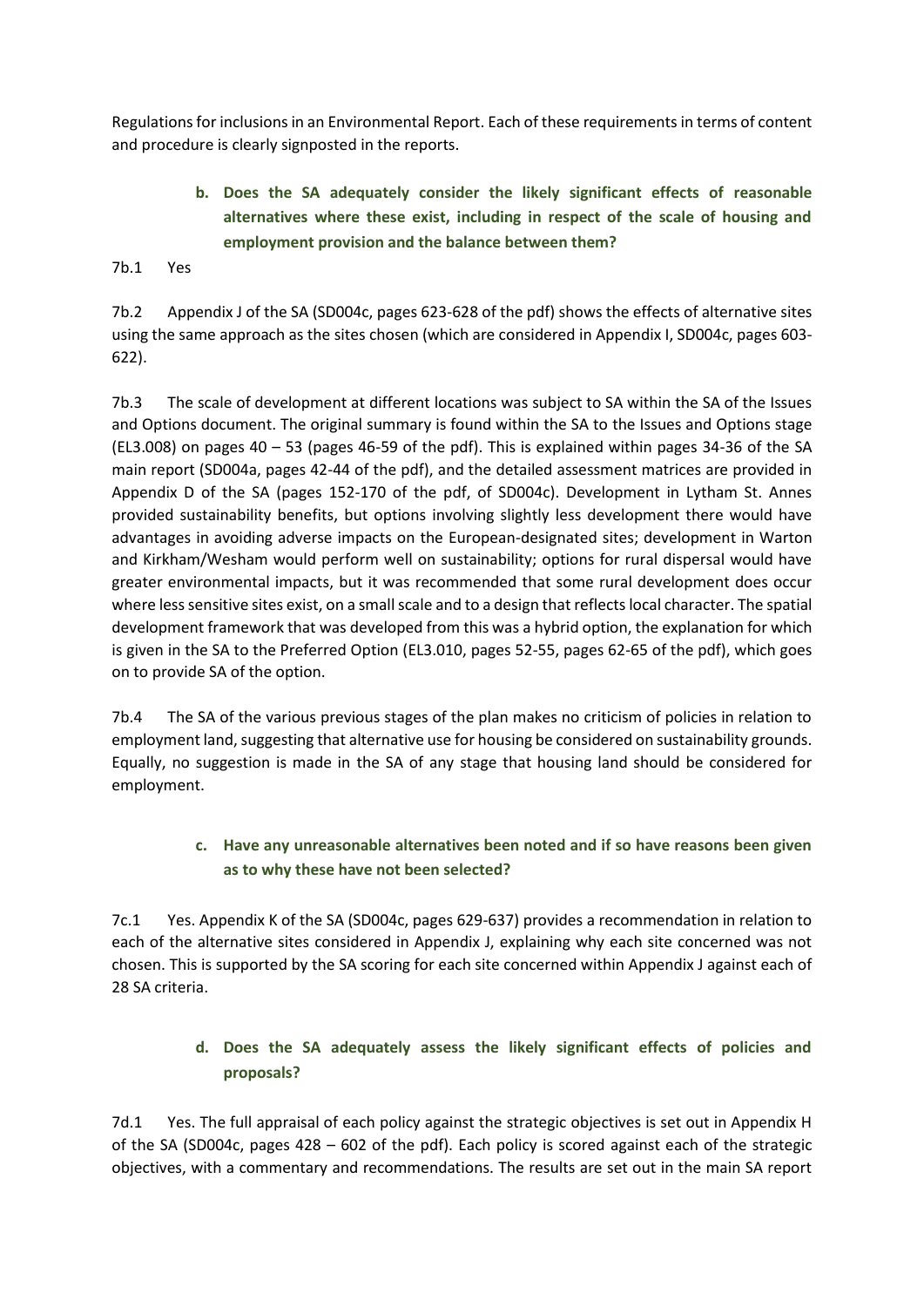(SD004a), on pages  $40 - 57$  (pages  $48 - 65$  of the pdf). Schedule 1 of the SEA Regulations provides criteria for how to assess significance. This includes (in summary): the characteristics of plan being assessed and the characteristics of the effects and of the area likely to be affected, having regard, in particular, to: the timescale of effects, the reversibility of the effects; the cumulative and transboundary nature of the effects; the risks to human health; the geographical scale of effect and the value and vulnerability of the area likely to be affected. Each appraisal matrix considers each of these parameters by way of identifying the likely significant effects of the policies and proposals.

7d.2 Proposals for the development of sites is considered in detail against the objectives, in relation to the strategic sites in Appendix H of the SA, and in relation to the non-strategic sites in Appendix I (SD004c, pages 603 – 622 of the pdf).

# **e. Is it clear how the SA has influenced the Plan? Is there anything in the SA which indicates that changes should be made to the Plan?**

7e.1 The plan has developed over a number of previous stages. Following SA of each successive earlier version of the plan, recommendations have been put forward. The main SA Report (SD004a, pages 37-57 (pages 45-65 of the pdf)) includes explanation of how SA findings at earlier stages have been incorporated into the plan, in each section under the sub-heading Influence of the SA.

7e.2 The appraisal matrices in Appendix H of the SA include some recommendations; however, these are not framed in such a way as to be necessary for the soundness of the plan, but small changes that could improve its sustainability. Where these have involved making reference to requirements or practices to be encouraged which are found elsewhere in the plan, or suggestions for deliberate crossreferences to other policies, the amendments have not been considered necessary, as the plan should be read as a whole.

7e.3 The SA of the Publication Version Local Plan contains very few recommendations, as the changes to the plan from the previous RPO version were relatively limited, and previous recommendations had already been considered in the Publication Version.

#### **8. Has the requirement for appropriate assessment under the Habitats Regulation Assessment (HRA) been met? Is it clear how the HRA screening report has influenced the Plan?**

8.1 The HRA Screening Report (SD005) has identified that the plan would not result in likely significant effects alone or in combination with other plans or policies. As HRA is an iterative process, a re-presentation of the HRA has been produced, on the advice of Natural England, in order to present the information required in a clearer way that accords more correctly with Natural England's requirements. Proponents of individual projects with the potential for likely significant effects would be required, through the plan's policies, to undertake a Habitats Regulations Assessment; if likely significant effects were demonstrated, the plans policies would require Appropriate Assessment for the individual project, with the scheme refused if adverse effects on the integrity of the designated sites could not be ruled out. One previously-developed site allocated within the plan has been identified as having likely significant effects; Appropriate Assessment has been undertaken for the site, which has concluded that development would not, either alone or in combination with other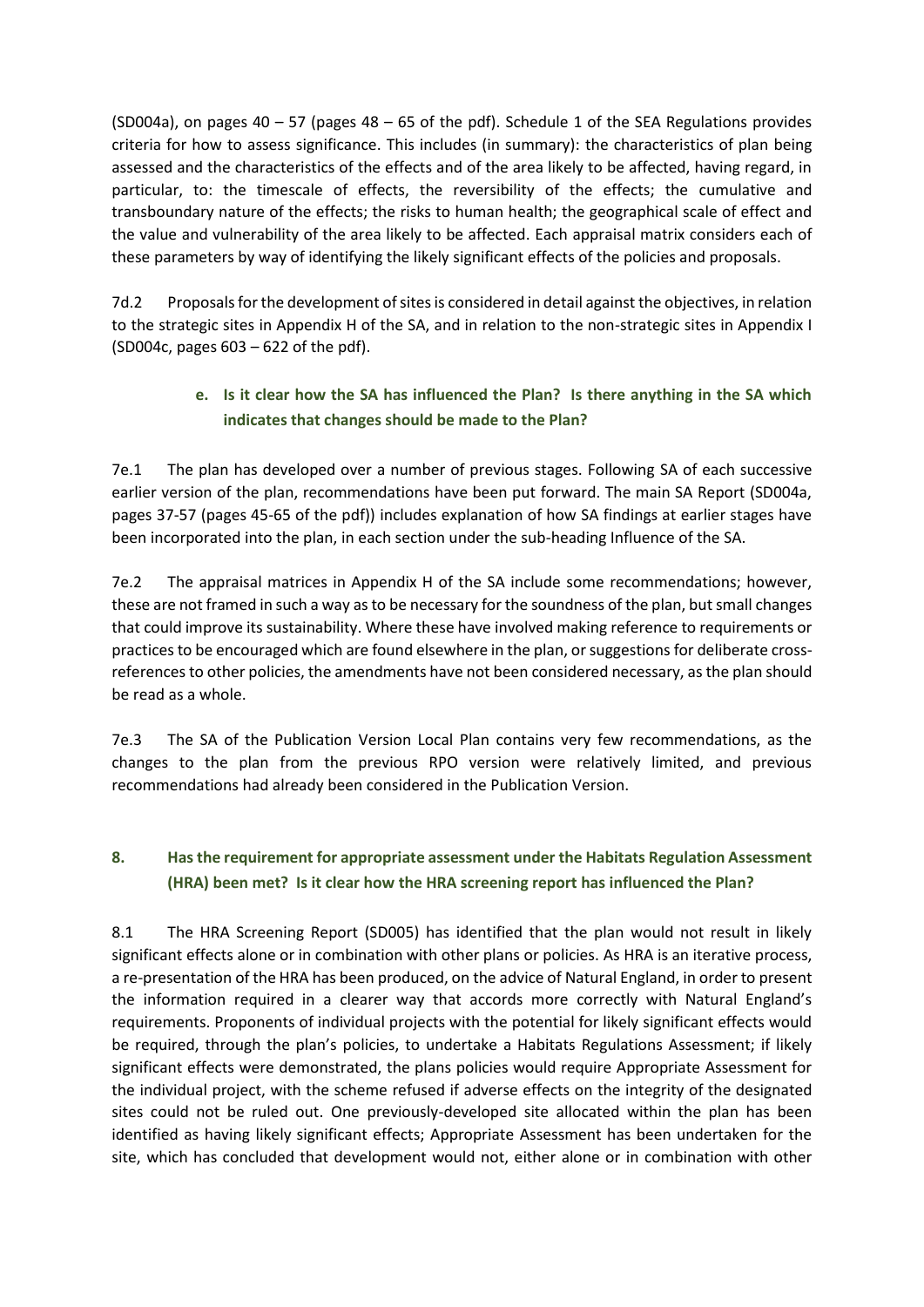projects, result in adverse effects on the integrity of the SPA/Ramsar site. This conclusion has now been agreed with Natural England. The requirements therefore have been met.

8.2 The HRAs of earlier stages of the plan (EL3.011 and EL3.014) reveal that at that stage, policies did not provide safeguards that certain strategic policies, in particular relating to major housing allocations and major transport proposals, would allow development that would lead to significant effects on the European-designated sites. A solution would have been to incorporate additional text within those policies, but, as the plan is read as a whole, the safeguard has been provided by policy ENV2. This is explained in the HRA Screening Report (SD005) of the submitted plan. It should be recognised that policy ENV2 is important but it should not take the place of appraising each plan element on its own merits. Each proposed policy, strategic site and allocation has also been subject to HRA to determine the likelihood of effects irrespective of policy ENV2. This has given consideration to any project-level HRA that has been undertaken for each site and again concluded that no significant effects are likely alone or in-combination. This process has been undertaken in liaison with Natural England.

#### **9. Has the Plan been prepared in accordance with the relevant legislation and regulations?**

9.1 Yes, the Plan has been prepared in accordance with and complies with the relevant Acts and regulations (as amended). Further details are given in the following documents:

- SD007 The Fylde Statement of Compliance Duty to Cooperate
- SD010 The Statement of Regulation 18 Consultation (Regulation 22(1)(c)(i-iv)document)
- SD011 The Statement of Regulation 20 Consultation (Regulation 22(1)(c)(v)document)

9.2 Prior to submission, the Council completed the Planning Advisory services soundness and legal compliance checklists, which provided useful checks regarding how the Plan was prepared and assisted in helping the Council ensure that all relevant legislation and regulations and tests of soundness had been met. In the early stages of plan preparation training on community involvement was provided by PAS, who also carried out an early check of the plan with respect to the Framework. In addition, the Planning Policy team have been supported throughout the Plan preparation by the Council's in-house legal team and more detailed legal guidance and assistance has been provided by Counsel.

#### **10. Are there are any significant departures from national policy in the Plan? If so, have these been justified?**

10.1 The Council do not consider that there are any departures from national policy. The Council considers that the Plan is "sound" and is in line with the bullet points in paragraph 182 of the Framework, as such:

- *Positively prepared* the Plan policies make provision to meet the objectively assessed development needs for Fylde Borough by allocating more than sufficient land to meet its need, together with the allocation of additional employment land, including Blackpool's unmet need for employment land of 14Ha.
- *Justified* the SA (Ref: SD004a, SD004b, SD004c) has assessed all reasonable alternative policy options (Ref: SD004a page 35) along with strategic and non-strategic locations for development. The Council considers therefore, that the Plan is justified and supported with an up to date and relevant evidence base;